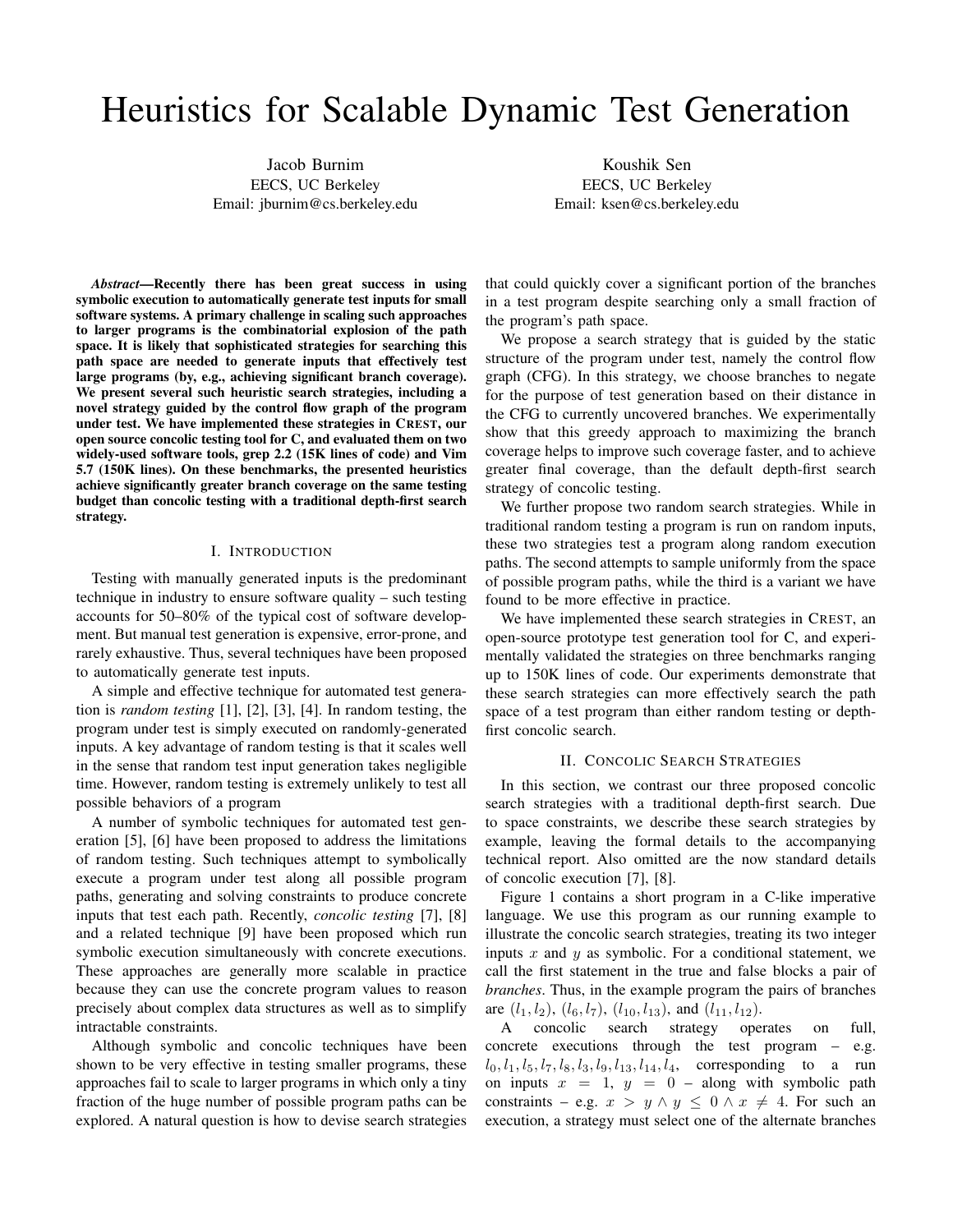|         | main(x, y)    | $q(a, b)$ {                           |
|---------|---------------|---------------------------------------|
| $l_0$ : | if $(x > y)$  | $l_9$ : if $(a == 4)$                 |
| $l_1$ : | $z = f(y)$ ;  | $l_{10}$ :<br><b>if</b> $(2 * b > 9)$ |
|         | else          | $l_{11}$ :<br>ABORT;                  |
| $l_2$ : | $z = y;$      | else                                  |
| $l_3$ : | q(x, z);      | $l_{12}$ :                            |
| $l_4$ : | return;       | else                                  |
|         |               | $l_{13}$ :<br>print $b-a$ ;           |
|         |               | $l_{14}$ : return;                    |
|         | int $f(a)$ {  |                                       |
| $l_5$ : | if $(a > 0)$  |                                       |
| $l_6$ : | <b>ABORT;</b> | $not$ <sub>called</sub> (a) {         |
|         | else          | $l_{15}$ : $b = f(a)$                 |
| $l_7$ : |               | $l_{16}$ : print $2 * b$ ;            |
| $l_8$ : | return $-a$ ; | $l_{17}$ : return;                    |
|         |               |                                       |
|         |               | Fig. 1. Example program.              |

the path could have taken – e.g.  $l_2$ ,  $l_6$ , and  $l_{10}$  – and then try to solve modified path constraints to find inputs which lead the program down the new branch.

## *A. Bounded Depth-First Search.*

Suppose our initial execution is on inputs  $x = 0$ ,  $y = 0$ , yielding the concrete execution  $P_0 = l_0, l_2, l_3, l_9, l_{13}, l_{14}, l_4$ . This execution passes through two conditional statements, and has path constraints  $x \leq y \land x \neq 4$ .

The depth-first search (DFS) first attempts to force the first branch  $l_2$  to  $l_1$ , by solving path constraint  $x > y$ , yielding, e.g.,  $x = 1$ ,  $y = 0$ . Executing on these inputs gives concrete path  $P_1 = l_0, l_1, l_5, l_7, l_8, l_3, l_9, l_{13}, l_{14}, l_4$  with path constraints  $x > y \land y \leq 0 \land x \neq 4.$ 

The DFS recurses on  $P_1$ , forcing the second branch along  $P_1$  from  $l_7$  to  $l_6$  by solving  $x > y \land y > 0$ , perhaps yielding  $x = 2$ ,  $y = 1$ . These inputs give execution  $P_2 = l_0, l_1, l_5, l_6$ , which reaches the **ABORT** at  $l_6$ . The DFS recurses on  $P_2$ , but there are no further branches to explore, so this second recursive call immediately returns. Continuing to process  $P_1$ , the DFS will attempt to force  $l_{13}$  to  $l_{10}$ , and will recurse on the resulting path.

The search ends when all feasible program paths have been explored. For a bound  $d > 0$ , we can also restrict the search to forcing the first  $d$  feasible branches along any path. (A branch along a path is *feasible* if we can solve for inputs for which the branch is and is not taken.) Such a search will explore  $2^d$ execution paths, as long as all paths have at least  $d$  feasible branches.

## *B. Control-Flow Directed Search.*

The goal of the control-flow directed search strategy is to use the static structure of the program under test to guide the dynamic search of the program's path space. In particular, to achieve high coverage of the test program, we want to guide the search towards paths which reach previously uncovered branches.

Thus, we construct a weighted, static call and control flow graph for the program under test. First, we build the control flow graph (CFG) for each function, giving the edges from a conditional to its two branches weight one and all other edges weight zero. In the example program, the four methods have edges:  $(l_0, l_1)^*$ ,  $(l_0, l_2)^*$ ,  $(l_1, l_3)$ ,  $(l_2, l_3)$ ,  $(l_3, l_4)$  and  $(l_5, l_6)^*, (l_5, l_7)^*, (l_7, l_8)$ , and  $(l_9, l_{10})^*, (l_9, l_{13})^*, (l_{10}, l_{11})^*,$  $(l_{10}, l_{l_12})^*$ ,  $(l_{12}, l_{14})$ ,  $(l_{13}, l_{14})$  and  $(l_{15}, l_{16})$ ,  $(l_{16}, l_{17})$ , with the starred edges having weight one. Additionally, we add a zero-weight edge from each call site to the called function:  $(l_1, l_5), (l_3, l_9),$  and  $(l_{15}, l_5).$ 

For some set of uncovered or target branches, we can compute with a breadth-first search the minimum distance from every branch to one of the targets. Given an execution of the test program, CfgDirectedSearch tries to force execution down the branches with smallest distances, leading the search towards the uncovered/target branches.

For example, if only branch  $l_{11}$  remained uncovered we would assign distance 0 to  $l_{11}$ , distance 1 to  $l_{10}$ , distance 2 to  $l_1$  and  $l_2$ , and infinite distance to  $l_6$ ,  $l_7$ ,  $l_{12}$ , and  $l_{13}$ . Note that the branches in f have infinite distance because there are no edges from called functions back to their call sites – we make the simplifying assumption that all called functions return and that we can ignore the branches traversed inside a function when trying to reach a later branch.

Given the above distances and execution  $x = 1$ ,  $y = 0$  with path  $P_0 = l_0, l_1, l_5, l_7, l_8, l_3, l_9, l_{13}, l_{14}, l_4$  with path constraints  $x > y \land y \leq 0 \land x \neq 4$ , the CFG-directed search immediately tries to force branch  $l_{13}$  to  $l_{10}$  because  $l_{10}$  has the minimum distance, 1, among the possible alternate branches  $l_2$ ,  $l_6$ , and l<sub>10</sub>. Solving  $x > y \land y \leq 0 \land x = 4$  yields e.g.  $x = 4$ ,  $y = 0$  and  $P_1 = l_0, l_1, l_5, l_7, l_8, l_3, l_9, l_{10}, l_{12}, l_{14} \text{ and } x > y \land y \leq 0 \land x =$  $4 \wedge -2y \leq 9$ . The search will then force  $l_{12}$  to  $l_{11}$ , because  $l_{11}$ has distance 0. It will solve  $x > y \land y \leq 0 \land x = 4 \land -2y > 9$  to get, e.g.,  $x = 4$ ,  $y = -5$ , which drive the program to **ABORT** at  $l_{11}$ .

Unlike depth-first search, the search can skip over the branches in main and f because it uses the static structure of the program to guide the search more directly towards a relevant part of the path space.

As presented so far, the CFG-directed search is greedy, always forcing execution down the branch with minimal distance to a target. In practice, however, the search may drive execution through a branch  $l$  with some distance  $d$ , but then find that none of the paths from  $l$  to a target branch are feasible. We need mechanisms both for revising our distances for branches – i.e. heuristically updating our local estimates for how hard it is to reach a target branch – and for backtracking or restarting the search. These details can be found in the technical report.

## *C. Uniform Random Search.*

Taking inspiration from the effectiveness of widely-used random testing, in which a program is executed on *random inputs*, we propose a search strategy which executes a program along *random paths*. Such a strategy avoids the problem in random testing that often many inputs are used that lead to the same execution paths and are thus *redundant*. Further, for branches that are reachable by only a very small fraction of the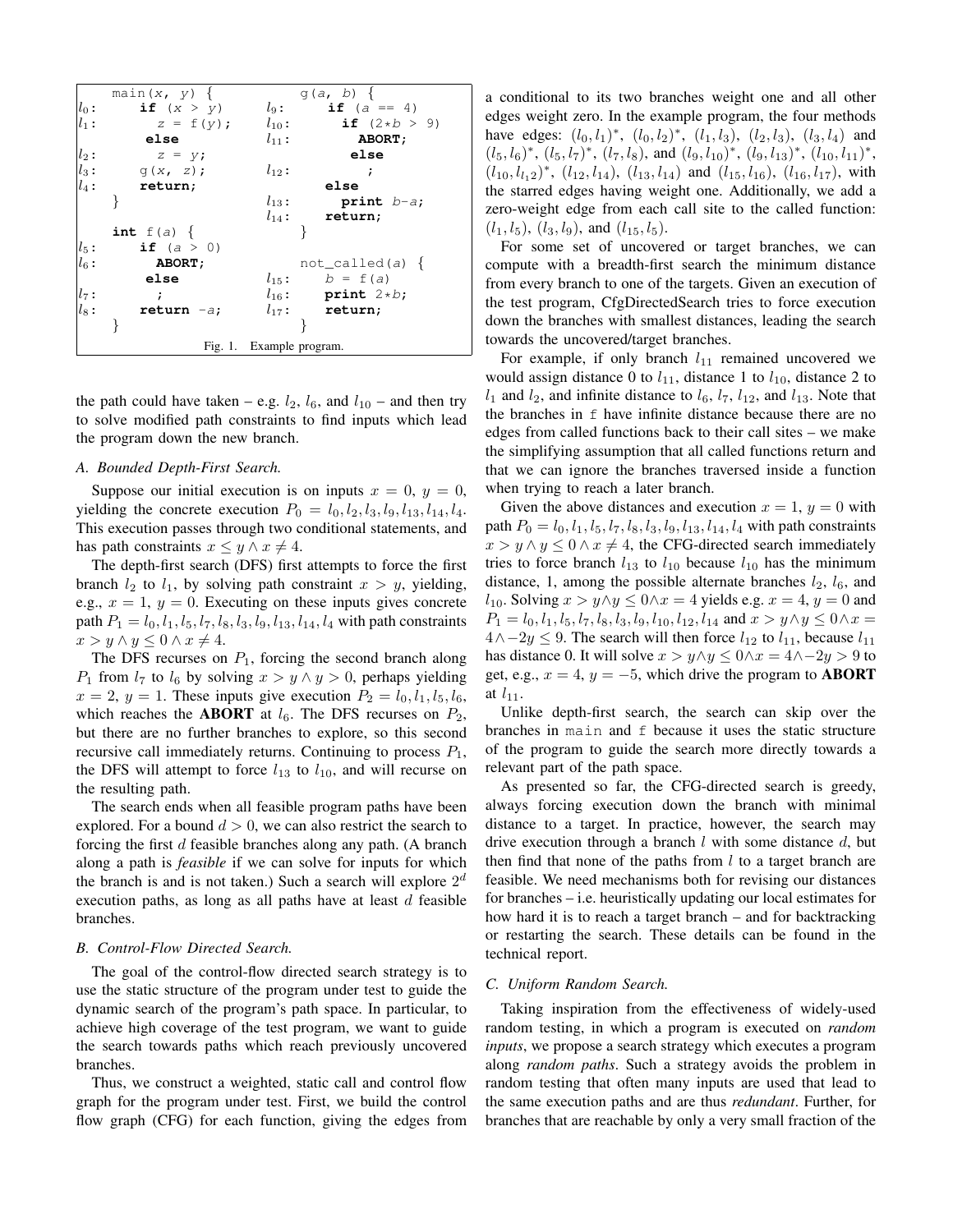inputs, random execution paths can often cover such branches with much higher probability than random inputs.

Given some path  $P$ , the UniformRandomSearch strategy will walk down the path, forcing each branch with probability 1/2. For example, suppose the initial path is  $P_0 =$  $l_0, l_2, l_3, l_9, l_{13}, l_{14}, l_4$ , corresponding to inputs  $x = 0, y = 0$ . The search considers the first branch  $l_2$  and flips a coin – if the result is heads it will force the execution from  $l_2$  to  $l_1$ . Suppose it is heads. Then, solving the path constraints will give, e.g.,  $x = 1$ ,  $y = 0$  and new path  $P_1 =$  $l_0, l_1, l_5, l_7, l_8, l_3, l_9, l_{13}, l_{14}, l_4.$ 

The search will then move on to the second branch  $l_7$ (of  $P_1$ ). Suppose the coin is tails this time, and then heads for the third branch  $l_{13}$ . Solving the path constraints yields, e.g.,  $x = 4$ ,  $y = 0$ , and path  $P_2$  through  $l_{10}$ :  $P_2 =$  $l_0, l_1, l_5, l_7, l_8, l_3, l_9, l_{10}, l_{12}, l_{14}$ . Finally, suppose the coin is tails for the final branch  $l_{12}$ .

It can be shown that UniformRandomSearch will produce some particular execution with  $L$  feasible branches with probability  $2^{-L}$ , running the solver and test program an expected  $L/2$  times.

## *D. Random Branch Search.*

Although the previous strategy in a certain sense samples the path space uniformly at random, it requires many runs of the program under test to do so. We found, after trial-and-error, an even simpler random search strategy that is more effective in practice.

In this strategy, RandomBranchSearch, we simply pick one of the branches along the current path at random, and then force the execution to not take the branch. The strategy just repeats this step over and over, possibly with random restarts, taking some random walk through the path space.

#### III. EVALUATION AND IMPLEMENTATION

We have implemented our search strategies in CREST, a prototype test generation tool for C. CREST uses CIL [10] to instrument C source files and to extract control-flow graphs, and Yices [11] to solve path constraints. CREST is open source software and is available at http://crest.googlecode.com/.

We experimentally evaluated the effectiveness of our search strategies by running CREST on replace (600 lines of C code), the largest program in the Siemens Benchmark Suite, and two popular open-source applications, grep 2.2 (15K lines) and Vim 5.7 (150K lines).

For each benchmark, we compare the performance of the different search strategies over a fixed number of iterations – i.e. runs of the instrumented program. We believe this is an appropriate measure for the testing budget, because, for larger programs, we expect the cost of concrete and symbolic execution to dominate processing done by the strategies themselves.

Experiments were run on 2GHz Core2 Duo servers with 2GB of RAM and running Debian GNU/Linux. All unconstrained variables are initially set to zero.

For both grep and Vim, the way we instrument and run the tested programs (e.g. with fixed-size inputs and fixed



(a) replace, with 40 symbolic characters as input (30 for DFS). Contains 200 branches, all of which are reachable. CREST runs 50+ iterations/sec.



(b) grep 2.2, with 60 characters as input (45 for DFS). Contains 4184 branches, an estimated 2854 of which are reachable given our testing. CREST runs 40 iterations/sec.



(c) Vim 5.7, with 20 characters as input. Contains 39166 branches, an estimated 23400 of which are reachable given our testing. 2-3 sec/iteration.

Fig. 2. Branch coverage achieved on the three benchmarks by the different search strategies and by random testing over a fixed number of iterations. All plots are averages over three runs.